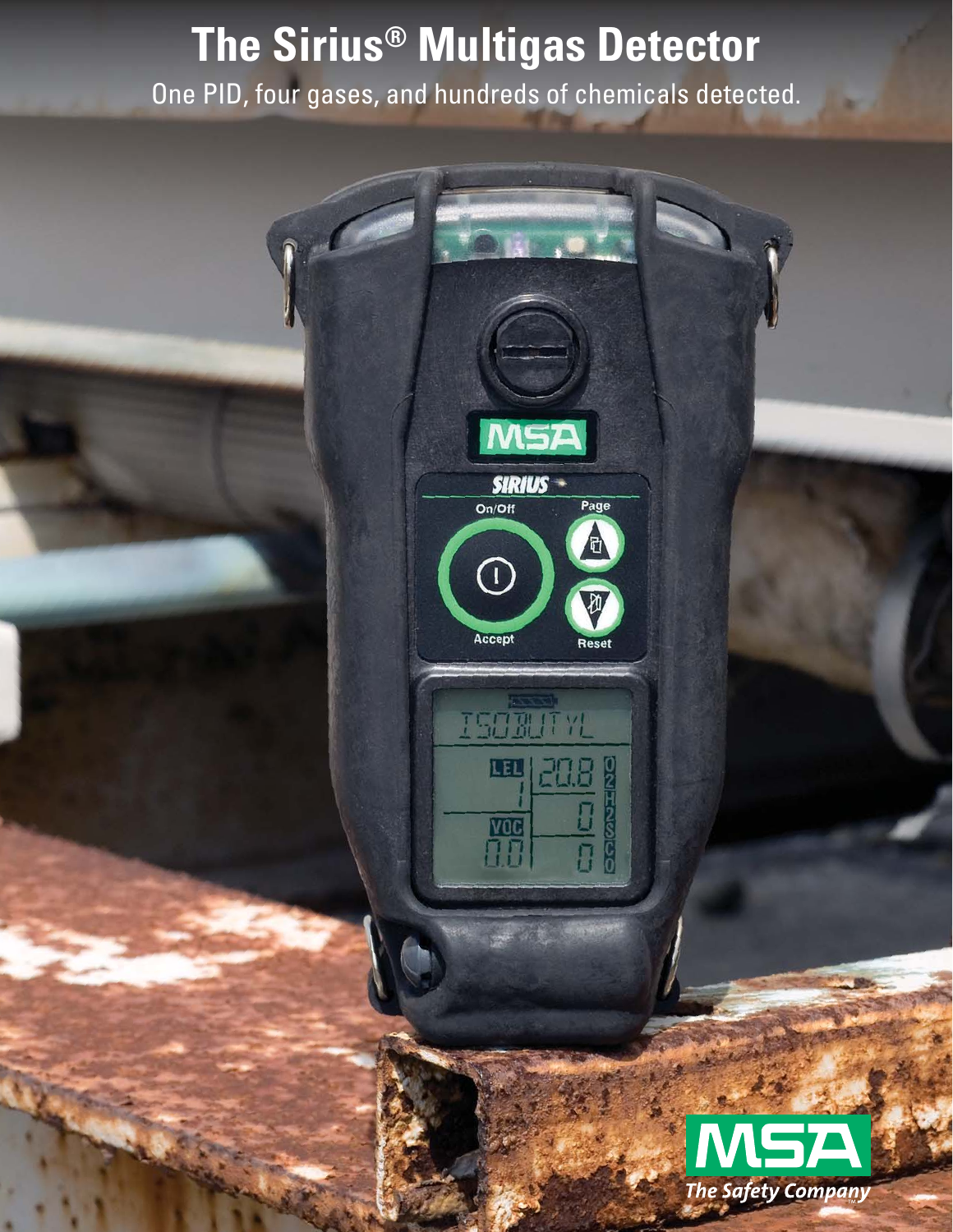

Simultaneous monitoring of volatile organic compounds (VOCs) with low vapor pressures and combustible, toxic and oxygen-deficient atmospheres within one portable, hand-held gas detector.

- 5 Multifunctional; combines PID and four-gas detector
- 5 Flexible configurations for detection of numerous chemicals
- 5 High-performance proprietary PID design
- 5 Software offers pre-programming and easy scrolling

The Sirius Multigas Detector combines multiple gas detection solutions into one streamlined unit, featuring high performance, simplicity, and durable design, all with MSA's commitment to quality. The Sirius Multigas Detector with PID offers a reliable and durable package to detect volatile organic compounds with low vapor pressures, while also measuring for combustible, toxic and oxygen deficient atmospheres.

# **Flexible Configurations**

High-performance PID (photoionization detection) and four-gas capability within one instrument allows for detection of hundreds of chemicals. The Sirius Multigas Detector can be used with or without the PID mode; when only a fourgas detector is needed users can turn off VOC readings for built-in confined space monitoring capability.



- $\bullet$  Easy access for lamp maintenance
- 5 Rechargeable and replaceable battery pack options
- 5 Autocalibration and compatibility with MSA's Galaxy Test System
- 5 Emergency Long-Term Storage Kit

# **Reliable PID Performance, Alarm System and Safe LED**

MSA's own proprietary PID sensor design provides excellent PID performance including humidity resistance, stable zero readings, and fast response and clear times. User efficiency is improved while maintenance time and costs are reduced. A piercing alarm horn and multidirectional bright LED lights give users audible and visible alarm condition warnings. A "Safe LED" confidence light flashes every 15 seconds.

## **User-Friendly Software**

Readings for combustible gas,  $CO$ , H<sub>2</sub>S,  $O<sub>2</sub>$ and VOCs with their character names are clearly and simultaneously exhibited on the display, along with a conspicuous battery life indicator showing remaining run time.

When measuring for general VOCs with isobutylene as the reference gas, the chemical name "isobutyl" is displayed in a designated dashboard. When a known gas is present, it's easy to obtain a direct reading measurement by using an automatically-calculated, pre-programmed corresponding response factor to isobutylene. Eight alpha characters clearly







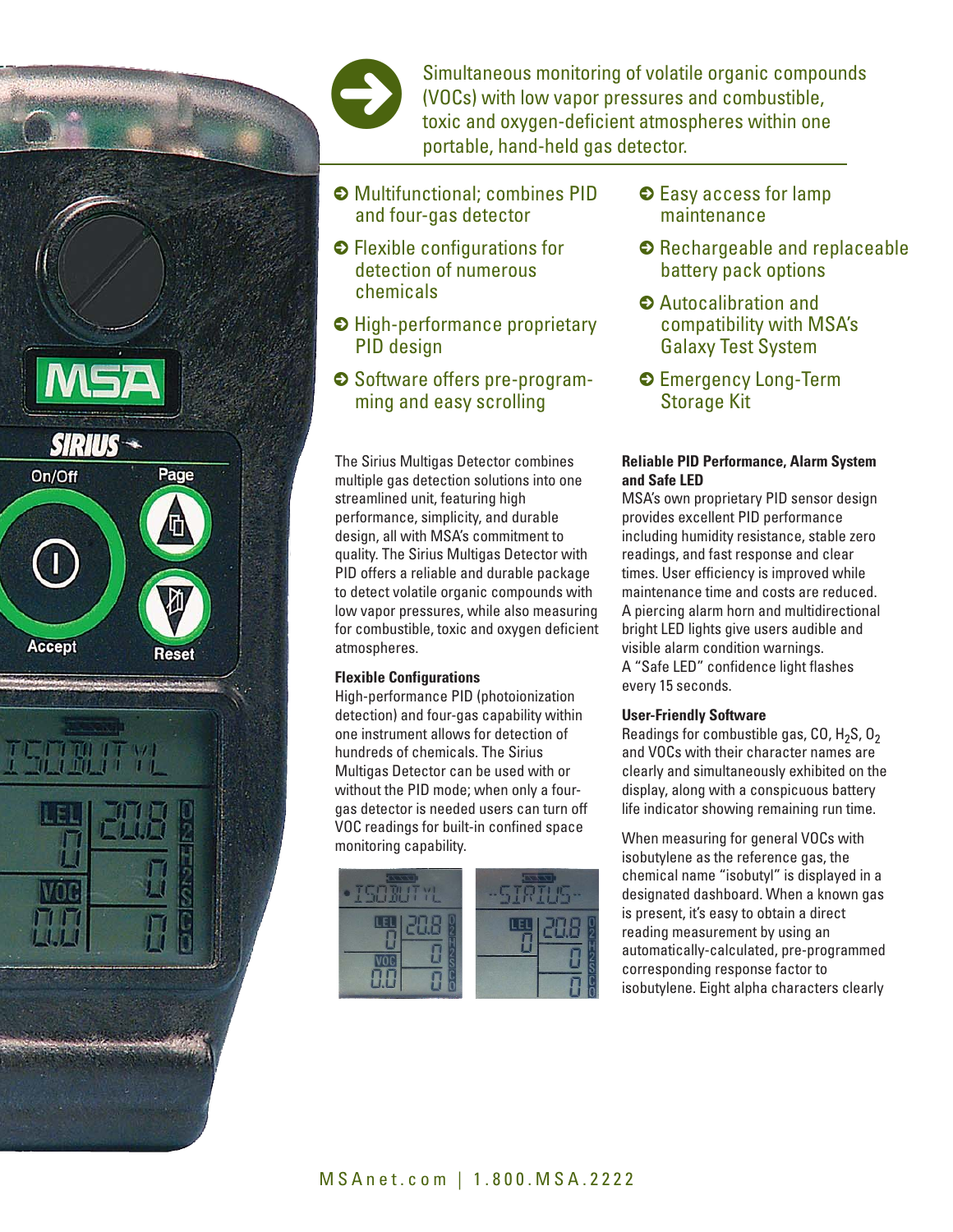

spell out the user-selected VOC of choice in the dashboard display area. The unit automatically calculates the response factor by scrolling through a "favorite-five" list or by selecting a gas from a 100-gas pre-programmed list. Customized chemical names and corresponding response factors can also be easily added to this list. A userselectable option to enable ppb VOC readings below 10 ppm provides additional flexibility.

#### **Lamp Options and Maintenance**

PID lamp access for lamp cleaning or changing is made easy as the unit's lamp holder is conveniently located on the front of the instrument. Color-coded lamp eV ratings enable easy lamp differentiation. Two lamps are available: a red color-labeled 9.8 eV lamp for greater VOC discrimination, and a green color-labeled 10.6 eV lamp suitable for most VOCs. Ionization chamber maintenance can be easily done at the customer's location. The ionization chamber is simply removed, disposed of and replaced. A tamper-proof version of the PID lamp cover is also available.



## **Interchangeable Lithium-ion and Alkaline Battery Packs**

A unique, user-friendly design for the alkaline battery pack provides a large, slotted thumb screw for easily swapping out batteries in the field. An attached lid prevents lost parts while at a work site. A lithium ion battery pack



with optional vehicle charger is easily interchangeable with the alkaline battery pack. Charging of the lithium ion battery pack can be done while it is either in the unit or separate from the detector. This interchangeable design and flexible re-charging scheme allows for quick battery turn to keep units continually charged and ready.



## **Easy Calibration and Compatibility with MSA's Galaxy Automated Test System**

One-button calibration is extremely simple and helps to ensure proper sensor performance. Intelligent software frees users from timeconsuming calibration adjustments. The Sirius Multigas Detector is compatible with MSA's Galaxy Automated Test System for automated calibration and record keeping.

#### **Long-Term Storage Kit**

When emergency response conditions arise, the Long-Term Storage Kit provides all the tools necessary to keep the Sirius Multigas Detector running if the unit has not been frequently used. The kit includes a Sirius Multigas Detector with combustible,  $H_2S$ , CO, O<sub>2</sub> and PID sensors, a premium storage case, calibration cylinders, spare sensors with hermetically-sealed  $0<sub>2</sub>$ sensor to last two years, spare PID lamp, lamp-cleaning kit, extra PID ionization chamber, both alkaline and rechargeable lithium ion battery packs, and vehicle charger. A visual quick-start guide is attached to the lid of the case for easy, safe operation.